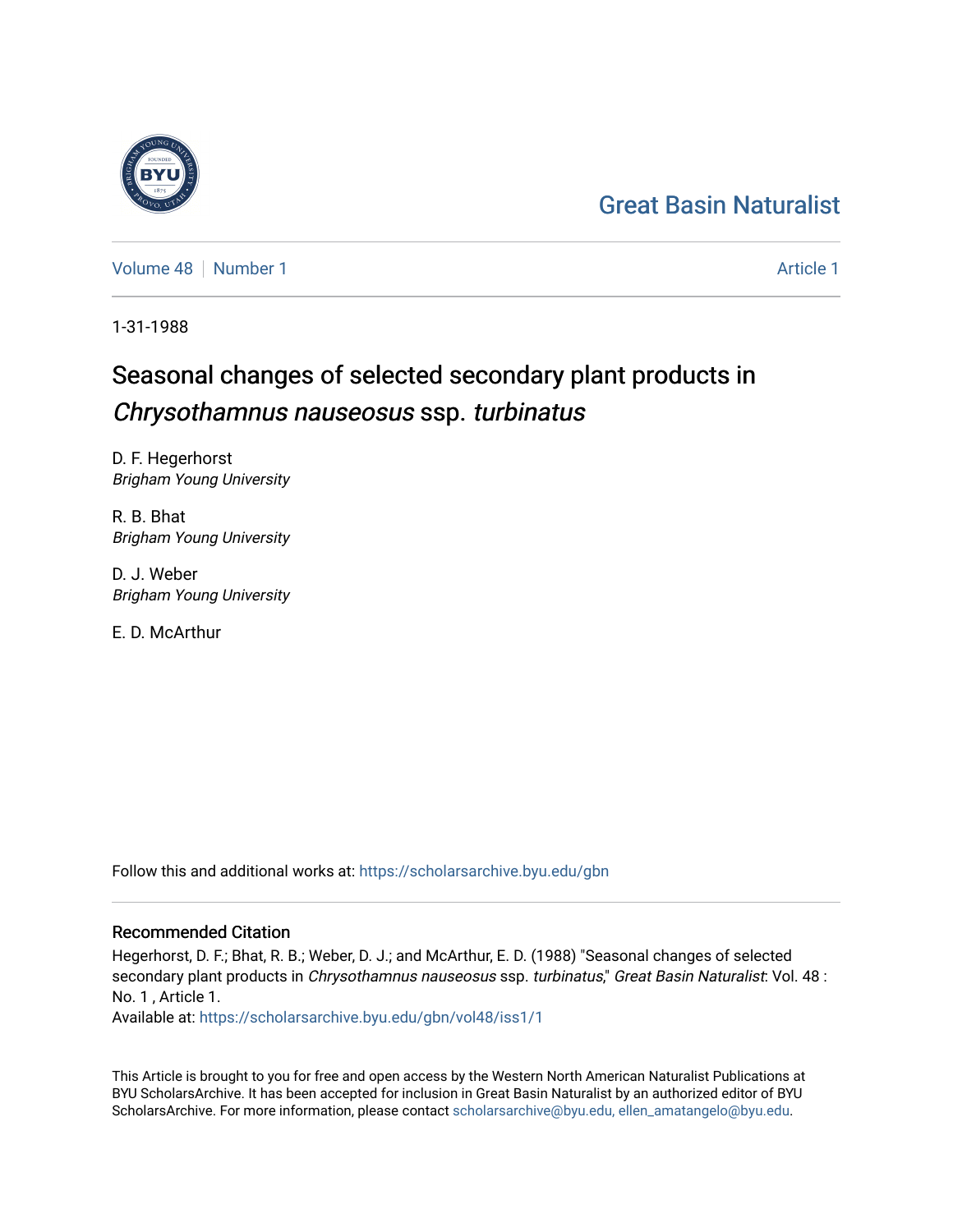# The Great Basin Naturalist

Published at Provo, Utah, by **BRIGHAM YOUNG UNIVERSITY** 

### ISSN 0017-3614

VOLUME 48 No. 1 September 2013 1 January 1988 No. 1 September 2014 No. 1 No. 1

## SEASONAL CHANGES OF SELECTED SECONDARY PLANT PRODUCTS IN CHRYSOTHAMNUS NAUSEOSUS SSP. TURBINATUS

D. F. Hegerhorst<sup>1</sup>, R. B. Bhat<sup>1</sup>, D. J. Weber<sup>1</sup>, and E. D. McArthur<sup>2</sup>

Abstract.—Previously, physiological studies of rubber and resin production during the growing season of Chrysothamnus nauseosus ssp. turbinatus indicated a negative correlation between rubber and resin content. The resin was highest in the spring and lowest in the summer, whereas rubber was highest in the siunmer and lowest in the spring. Individual compounds were followed during the growing season to see if they correlated with the rubber or resin trend. The total compounds in the cyclohexane fraction followed the resin pattern. Individual compounds varied in their changes during the growing season. Limonene, for example, was negatively correlated with rubber production, whereas  $\beta$  cubebene was positively correlated. The possible metabolic pathways between resin and rubber are discussed.

Recently there has been increased interest with respect to the availability and possible commercialization of rubber rabbitbrush {Chrysothammis nauseosus) for natural rubber (Pierson 1975, Weber et al. 1985, Ostler et al. 1986). Some of the subspecies contain levels of natural rubber similar to those of guayule (Ostler et al. 1986, Hegerhorst et al. Resin and rubber, 1987). Additional uses of rabbitbrush, such as a winter forage and as a revegetation shrub, increase its potential as a commercially beneficial crop (McArthur et al. 1979, Weber et al. 1985). Because of the vast environmental and geographical latitude in which rubber rabbitbrush grows, the potential advantages of growing rubber rabbitbrush for a commercial source of natural rubber and other plant products become more obvious. Chrysothamnus nauseosus ssp. turbinatus is of particular interest because levels of natural rubber reported exceed 6.5% (dry wt) (Hegerhorst et al., Resin and rubber, 1987). Commercialization of rabbitbrush relies on

understanding plant habitat, genetic variability, rubber accumulation in the plant, seedling characteristics, and many other as pects of plant development (Hegerhorst et al. Chemical analysis, 1987). A deeper understanding of the parameters influencing rubber synthesis will help us possibly control its accu mulation. Recent results (Hegerhorst et al.. Seasonal changes, 1987) show that a strong negative correlation exists between rubber and resin production in selected subspecies of rubber rabbitbrush. The purpose of this study is to better understand the relationship between resin and rubber production within the plants by following seasonal changes in se lected secondary plant products.

#### Materials and Methods

Plant material from rubber rabbitbrush {Chrysothammis nauseosus ssp. turhinatus [Jones] Hall & Clem.) was collected 1.6 km west of Goshen, Utah (USA), during the

<sup>&</sup>lt;sup>1</sup>Department of Botany and Range Science, Brigham Young University, Provo, Utah 84602.

<sup>&</sup>lt;sup>2</sup>USDA Forest Service, Shrub Sciences Laboratory, Provo, Utah 84601.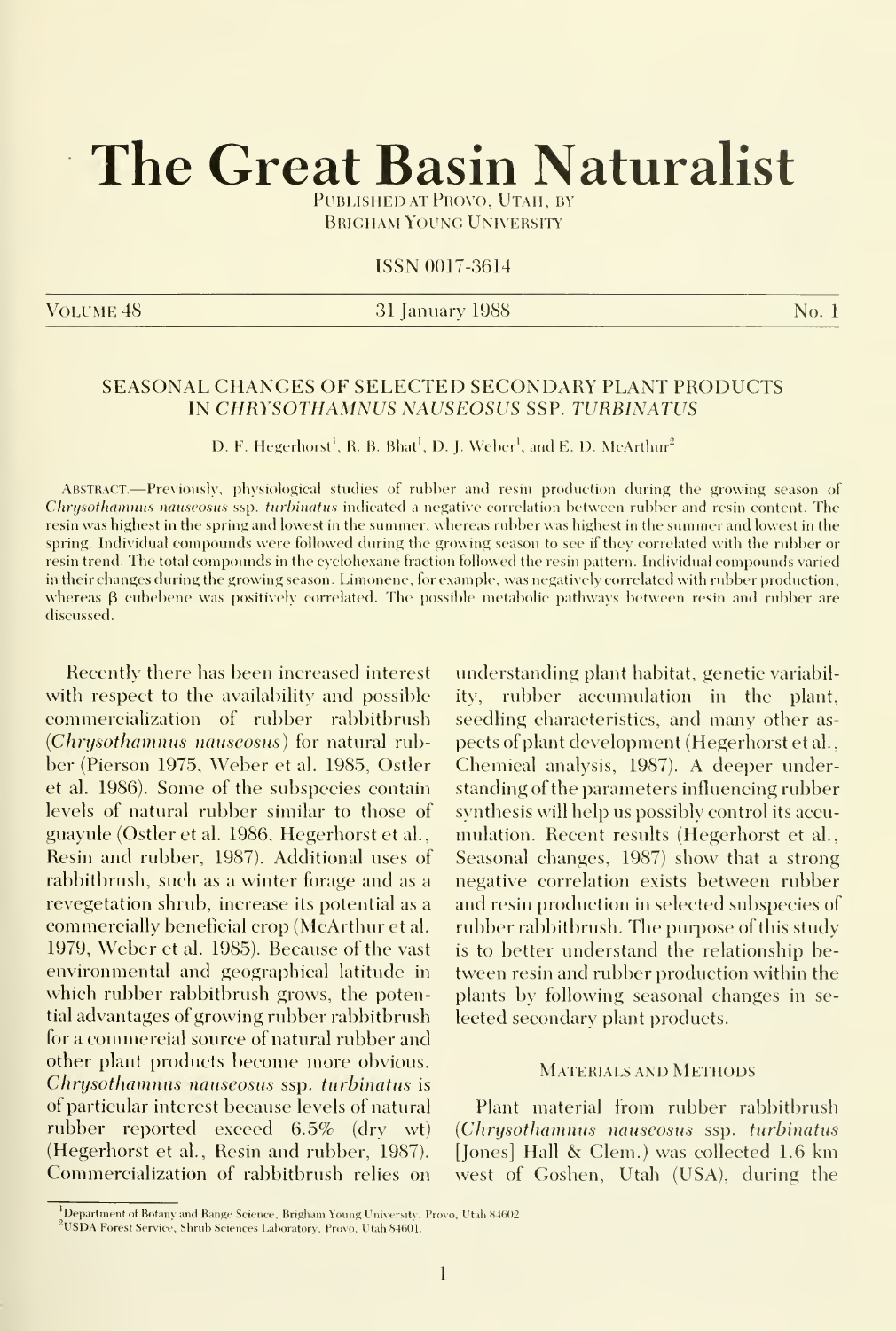

Fig. 1. Left: The average percentage of rubber in green tissue, year-old tissue, and several-years-old tissue of Chrysothammus nauseosus ssp. turbinatus during the growing season at Goshen, Utah. The vertical lines are standard error bars. Right: The average percentage of resin in green tissue, year-old-tissue, and several-years-old tissue of Chrysothamnus nauseosus ssp. turbinatus during the growing season at the Goshen, Utah, site. The vertical lines are standard error bars (Hegerhorst et al., Seasonal changes, 1987).

months of April through November 1986. The plants are in a dormant state during the winter months because of the cold, and often freezing, temperatures. The temperature and precipitation were recorded by the state weather station of Goshen, Utah. Random samples of new growth (current growth), one-year-old tissue, and tissue older than one year were clipped from three different plants each month. The samples were bagged and taken

to the laboratory where they were frozen at 20 C. Following the last collection period, all of the samples were ground in liquid nitrogen using a motorized steel mortar and pestle. Liquid nitrogen grinding was used to prevent the loss of volatile compounds due to enzyme hydrolysis during the grinding process. Compounds of interest were extracted from 2 g of tissue using three portions of cyclohexane. The tissue was extracted in a 125-ml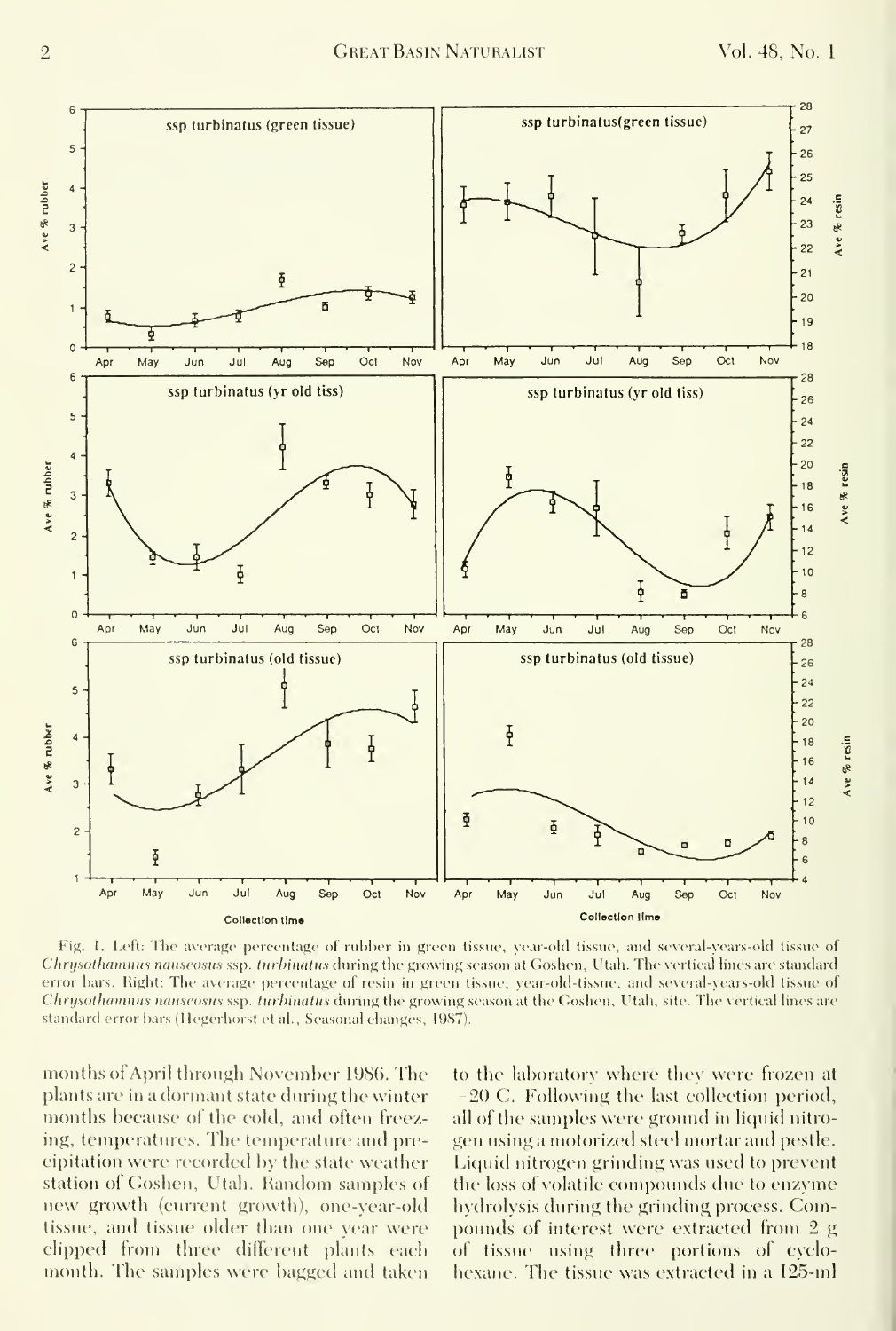

Fig. 2. Total compounds from Chrysothamnus nauseosus ssp. turbinatus during the growing season at Goshen, Utah. The vertical lines are standard error bars (Hegerhorst et al., Seasonal changes, 1987).

Erlenmeyer flask on a rotary shaker for 30 minutes at 160 rpm. The samples were filtered using a coarse, sintered glass funnel. The filtrate was reduced to 5 ml under nitrogen, and 50 µl of gamma terpinene (internal standard at 1 mg/ml) was added to 150  $\mu$ l of sample. Analysis was carried out with a Hewlett Packard 5995C gas chromatographmass spectrometer (GC-MS). Partial identifieation of the compounds was done by comparing the mass spectral data to a library of about 87,000 compounds, using a Hewlett Packard HP 1000 computer linked with the GC-MS system (Hewlett Packard 1986). A crosslinked methyl silicon capillary column (0.20) mm) was used with a splitless injection system and a capillary-direct interface with the MS. Carrier flow was adjusted to 1.5 ml per minute, and the temperature gradient went from 35 to 290 C with a 10 C per minute ramp. The data from the triplicate runs were statistically analyzed. Chemical standards were also used to identify some of the compounds.

#### **RESULTS AND DISCUSSION**

A previous study (Hegerhorst et al., Seasonal changes, 1987), using the same plants collected at the same site, found a strong negative correlation between resin and rubber in rubber rabbitbrush ( $r^2 = -.64$ , p = .03). Figure 1 represents the changing pattern of rubber and resin content through the growing



**Months** 

Fig. 3. The precipitation (mm) and soil moisture (upper figure), and average temperature (C) and days below freezing (lower figure) during the growing season at Goshen, Utah (Hegerhorst et al., Seasonal changes, 1987).

season. As resin content increased, rubber content showed a decrease. This could be significant if the energy used to synthesize these compounds could be directed into rubber. In this research we investigated specific resinous compounds and their relationship to rubber production. In the cyclohexane extraction the compounds were identified by GC-MS using the large computer spectra library (Hewlett) Packard 1986). Figure 2 is a graph representing the sum of all the compounds, as determined by GC-MS, for each month in the growing season. The resin pattern in Figure 1 and the total compounds in Figure 2 are not identical, but they have similar patterns, with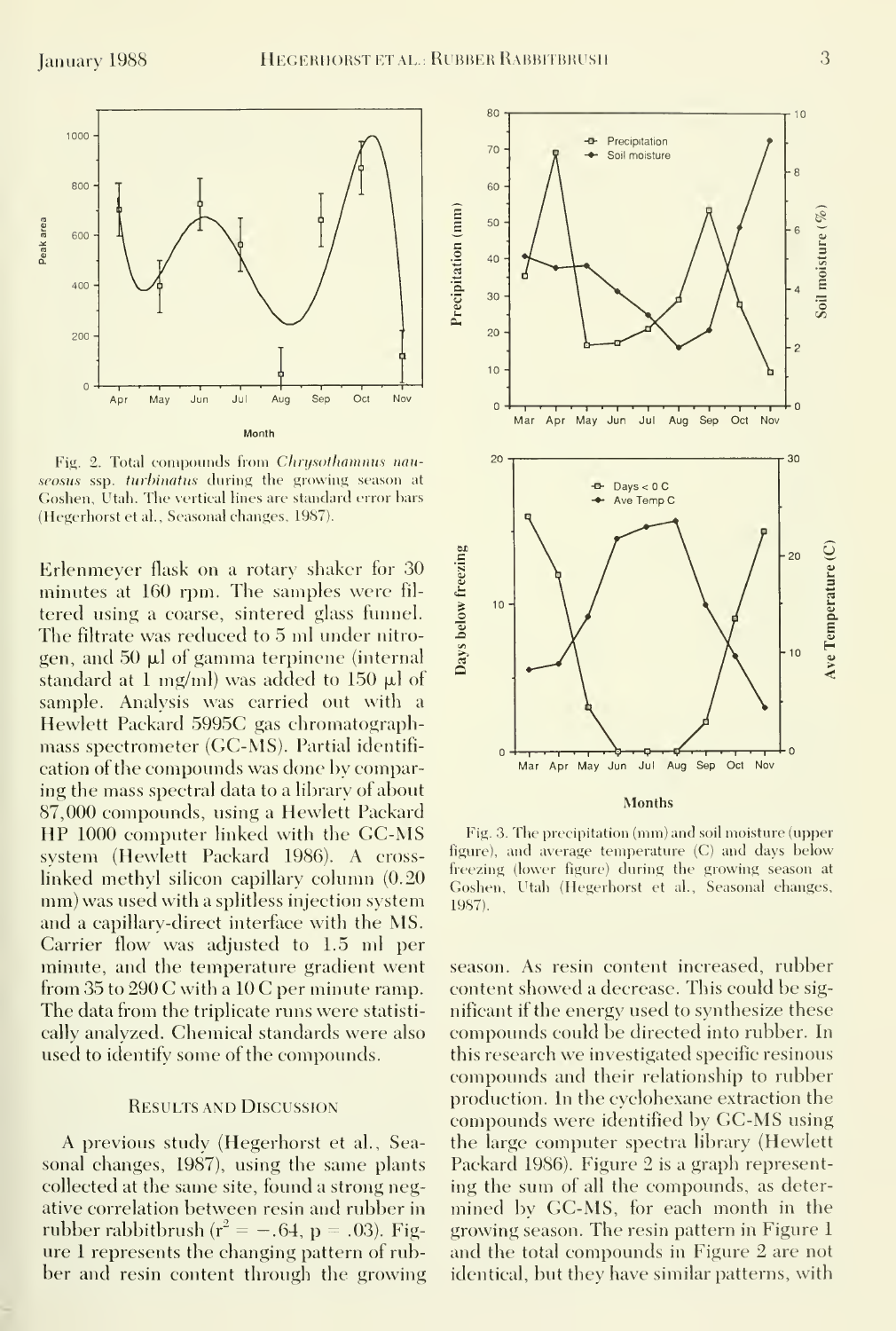Vol. 48, No. 1

TABLE 1. Compounds present in Chrysothamnus nauseosus ssp. turbinatus as determined by GC-MS and their GC retention time.

| Name of the compound          | Retention | $\%$ of     |
|-------------------------------|-----------|-------------|
|                               | times     | total       |
| Sabinene                      | 6.8       | 7.40        |
| Myrcene                       | 7.1       | 1.60        |
| Cymene                        | 7.6       | 11.5        |
| Limonene                      | 7.7       | 15.2        |
| $\beta$ cubebene              | 14.5      | 0.76        |
| $\Delta$ cadinene             | 15.1      | 9.80        |
| Cyclohexanol, 3 ethenyl-3-    |           |             |
| methyl-2-(1 methylethenyl-6-) | 15.7      | 5.20        |
| Unknown A                     | 15.9      | 0.99        |
| Epi-bicyclosesquiphellandrene | 16.4      | <b>S.SO</b> |
| Unknown B                     | 16.4      | 2,80        |
| Unknown C                     | 16.6      | 3.20        |
| Unknown D                     | 17.1      | 7.00        |
| Unknown E                     | 17.5      | 2.40        |
| β elemene                     | 17.6      | 1.60        |
| Unknown F                     | 17.9      | 0.78        |
| <b>Unknown G</b>              | 18.3      | 3.20        |
| Unknown H                     | 18.7      | 0,56        |
| C-27 branched hydrocarbon     | 26.2      | 0.34        |
| C-28 branched hydrocarbon     | 27.6      | 0.46        |
| Nonaeosane C-29               | 27.9      | 1.70        |
| C-29 branched hydrocarbon     | 28.5      | 0, 41       |
| Triacontane C-30              | 28.7      | 0.25        |
| C-30 branched hydrocarbon     | 29.4      | 0.38        |
| Hentriacontane C-31           | 29.8      | 1.30        |

the highest content in June and the lowest in August. Some of the difference between the graphs can be attributed to the variation in solubility of compounds between evelohexane used in this experiment and the acetonewater mixture used in the erude resin extraction.

The resin content and the total monthly precipitation have limited similarity, with higher values in the spring and fall (Fig. 3). In the case of precipitation and rubber content it can be inferred from the data (Figs. 1 and 3) that a decrease in precipitation resulted in an increase in rubber content. This subspecies of rubber rabbitbrush grows in a very sandy soil and would be sensitive to high temperatures and low moisture (Fig. 3), which would cause water stress in the plant.

The compounds detected and their average concentration over the growing period in the evelohexane fraction are listed in Table 1. Six compounds, sabinene, cymene, limonene,  $\Delta$ cadinene, epi-bicyclosquiphellandrene, and 3 ethenyl-3-methyl-2-(1 methylethenyl-6-) evelohexanol, represented 58% of the concentration of compounds detected. Limonene was the highest with 15.2% of the total.

There are also some interesting patterns that can be seen with specific compounds as compared with the rubber and resin content in rubber rabbitbrush during the growing season. For example, Figure 4a is the graph of a typical hydrocarbon. It is high at the beginning of the growth season (April) and increases more in May. The compound then decreases steadily through the remainder of the season. When we used a similar extraction and GC-MS analyses of callus tissue from rubber rabbitbrush, we found that the major secondary plant products being produced in the rapidly dividing callus cells were simple hydrocarbons. This seems to suggest that early in the season, as new shoots and leaves are rapidly expanding, the major secondary plant products are predominantly simple hydrocarbons.

The terpenes extracted in our analysis show a varied correlation in relation to the pattern for rubber content shown in Figure 1. Limonene is an example of a terpene that is negatively correlated with that of rubber production (Fig. 4b). On the other hand,  $\beta$ cubebene is an example of a terpene that is positively correlated with rubber production (Fig. 4d). Sabinene was low in the spring, had a peak in June, decreased in August, and was high in November, which was similar to resin production (Fig. 4c).

The changes in the individual compounds from rubber rabbitbrush for each month were rated and compared with the changing pattern of rubber and resin content. A similarity value was calculated using Statview 512+ (1986), and the compounds were grouped in relationship to rubber (Table 2) or resin (Table 3). The rubber pattern had the greatest similarity to the sesquiterpene evelohexanol, 3 ethenyl-3-methyl-2-(1-methylethenyl-6-), which was also the compound that was the least similar to the resin pattern. In contrast, compounds that had a high similarity to the resin pattern were sabinene, limonene, unknown C, and unknown E (Table 3). All of these compounds were rated as having little similarity to the rubber pattern (Table 2). A rather interesting observation is that four of the patterns of the straight-chained and branched-chained hydrocarbons had little similarity to either rubber or resin (Tables 2) and 3). These compounds could be associated with cutiele and way formation of the leaves.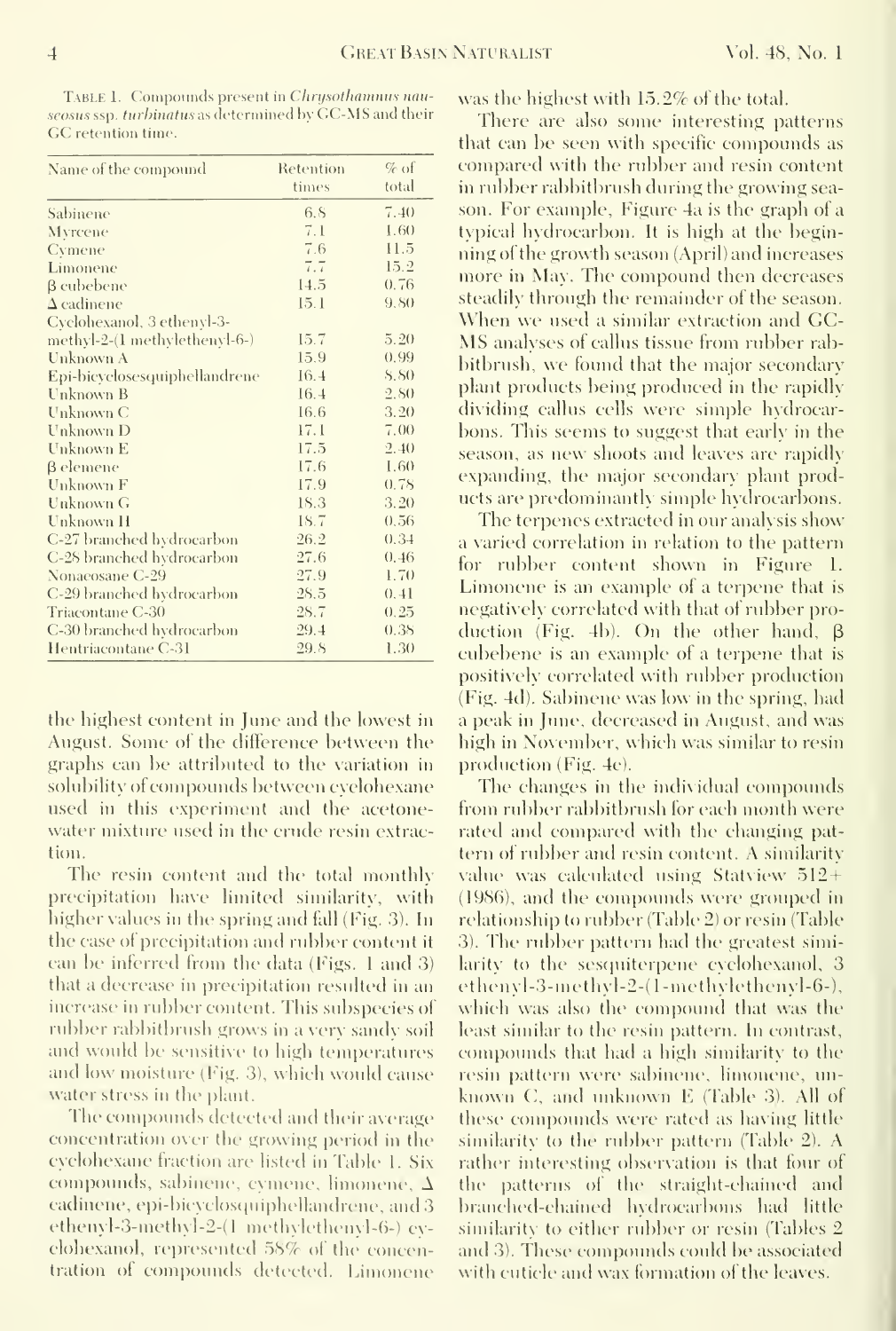

Fig. 4. Changes in C-27 branched hydrocarbon (a), limonene (b), sabinene (c), and  $\beta$  cubebene (d) from Chrysothamnus nauseosus ssp. turbinatus during the growing season at Goshen, Utah. The line with squares is based on the peak area, and the line with the black spots is based on the percentage of the compound in relation to the total area of the compounds.

Three of the sesquiterpenes,  $\beta$  cubebene,  $\Delta$  cadinene, and epi-bicyclosesquiphellandrene, were common toboth rubber and resin patterns at the intermediate similarity classifi cation (Tables 2 and 3).

A correlation matrix and factor analysis of individual compounds to each other was determined by Statview 512+ (1986). A high correlation value indicated that the two compounds had a similar pattern during the growing season and could possibly be synthesized by the same pathway. Factor analyses of the data (Statview  $512+$ , 1986) indicated that six factors were involved. The compounds in the six factors are listed in Table 4. Factor <sup>1</sup> contains long-chain hydrocarbons that form a group seemingly independent of the other

compounds. The synthetic pathway to waxes is considered to be different from the rubber and resin pathways (Robinson 1983). Factor 3 had three compounds, including 3 ethenyl-3methyl-2-(1-methylethenyl-6-) cyclohexanol, which all have a high correlation with the rubber content pattern. Factor 6 contains monoterpenes, which have a high correlation with the resin synthesis. The outlined pathway (Robinson 1983) in Figure 5 shows a pathway to monoterpenes. There is a branch point isopentenyl pyrophosphate between monoterpenes and the pathways to the sesquiterpenoids, diterpenoids, and rubber. Rubber synthesis is considered to involve isopentenyl pyrophosphate and perhaps diterpenoids or similar compounds (Robinson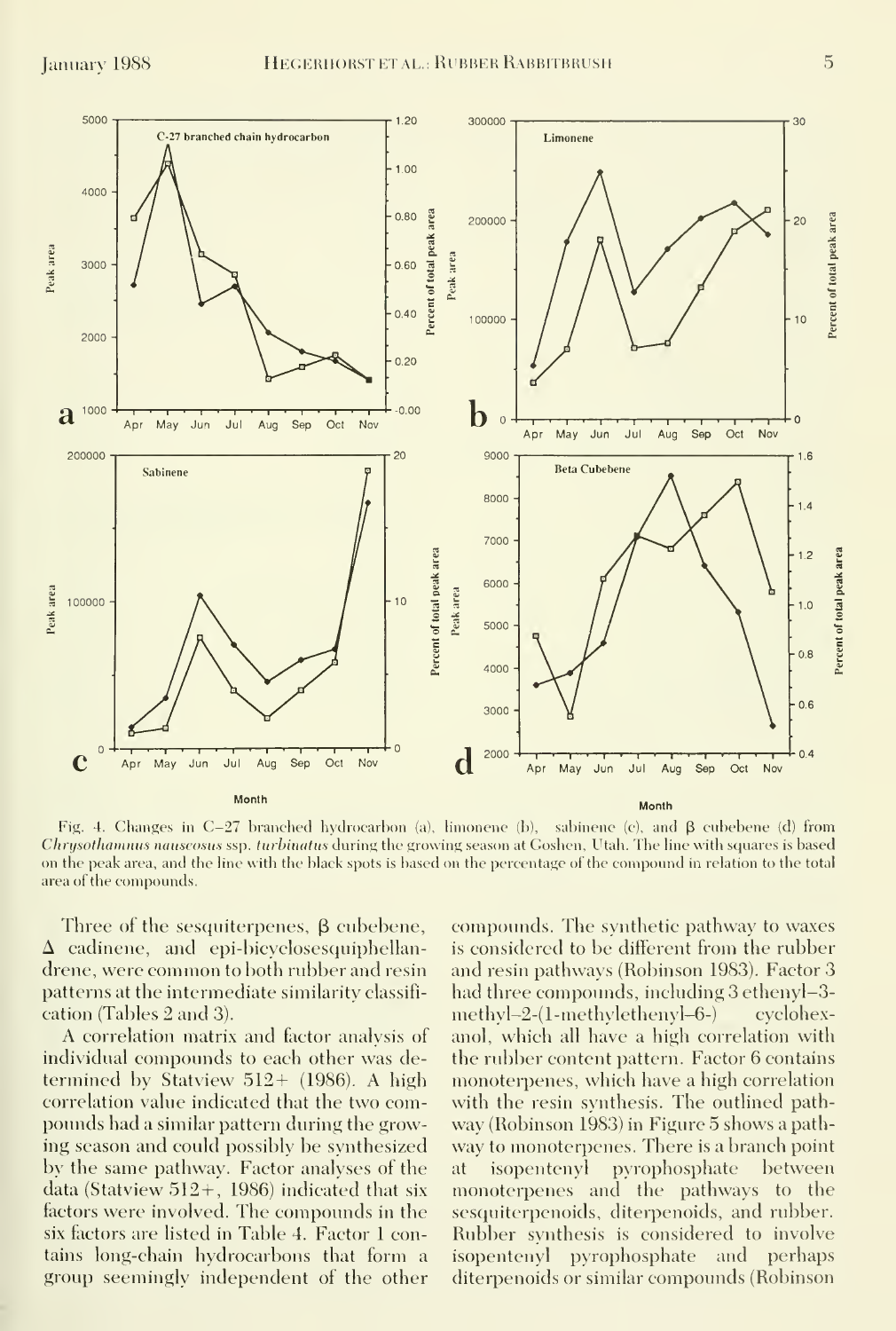Table 2. Similarity of individual compounds over the growing season in Chrysothamnus nauseosus ssp. turhinatus in relation to total rubber content as determined by Statview 512+.

Compounds that are very similar to rubber pattern Cyclohexanol, 3 ethenyI-3-methyl-2-(l niethylethenyl-6-) Compounds that have some similarity to rubber pattern Compounds that have little similarity to rubber comgrowing season in Chrysothammus nauseosus ssp. tur $b$ inatus in relation to total resin content as determined by Statview 512+. Compounds that have high similarity to resin pattern Sabinene Linionene Unknown C I'nknown E Compounds that have some similarity to resin pattern Myrcene Cymene 3 cubebene A cadinene Epi-bicyclosesquiphellandrene Unknown D Unknown F Unknown G Unknown H Compounds not similar to resin pattern

TABLE 3. Similarity of individual compounds over the

Cyclohexanol, 3 ethenyl-3-methyl-2-(1 methylethenyl-6-) Unknown A Unknown B B elemene C-27 branched h\drocarbon C-2S branched Indrocarbon Nonacosane C-29 C-29 branched hydrocaibon Triacontane C-3() C-30 branched hydrocarbon Hentriacontane C-31

1983). Benedict (1986) used isopentenyl py rophosphate as the substrate for rubber synthesis in guayule (*Parthenium argentatum*). While more investigations are needed to determine the synthesis pathways of the differ ent compounds in rubber rabbitbrush, our results provide some support for the concept that rubber and resin synthesis pathways are different (Fig. 5).

Benedict (1986) found that the enzymatic synthesis of rubber was induced by cool temperatures and that the enzymatic incorporation of isopentenyl pyrophosphate occurs on the surface of subcellular rubber particles. The rubber synthesis did not begin until the cool months of October and November (Bucks et al. 1986). The enzymatic activity of cis iso polyisoprcne polymerase was related to the number ofhours at <sup>13</sup> C and below. While the process of rubber synthesis in rubber rabbit brush has not been studied as it has been in guayule, it is obvious that regulatory genes for the cis isopolvisoprene polymerase in rubber rabbitbrush would have to function in re sponse to heat or stress signals rather than cool temperatures. Although not clearly demonstrated, exidence suggests that the pathway from mevalonic acid to cis-isoprene is more closely tied to the formation of some terpenes than others. Figure 5 gives a diagrammatic explanation of the possible rela tionship between terpene formation and that of natural rubber from cis-isoprene. While the changes in rubber and resin content imply an interconversion, radioactive tracer studies are needed to verify the concept. The significance of elucidating the exact relationship that exists between the resin and rubber formation is in controlling the flow of energy from terpene production into natural rubber. If environmental signals such as high temperature, low moisture levels, and water stress could be imitated, it may be possible to favor the conversion from mevalonic acid and certain terpenes to natural rubber, rather than to monoternenoids.

Myrcene P cubebene A cadinene Unknown A

Unknown G Unknown D

pounds Sabinene Cymene Limonene Unknown B Unknown C Unknown E  $\beta$  elemene<br>Unknown F Unknown H

Epi-bicyclosesquiphellandrene

C-28 branched hydrocarbon C-30 branched hydrocarbon Hentriacontane C-31

C-27 branched hydrocarbon Nonacosane C-29 C-29 branched hydrocarbon Triacontane C'-30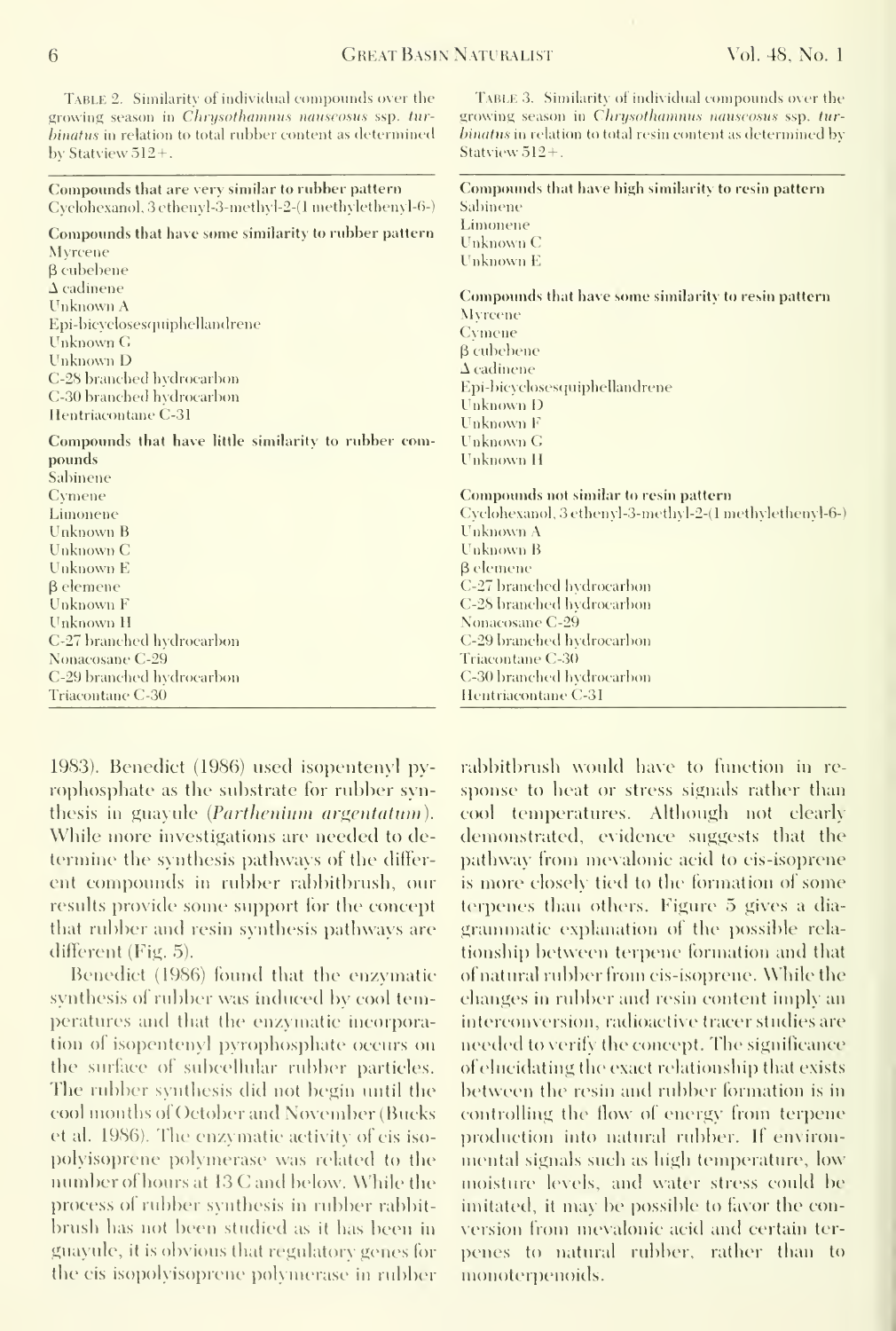TABLE 4. Individual compounds present in the factors as determined by factor analyses by Statview  $512+$  in relation to each other over the growing season in Chrysothamnus nauseosus ssp. turbinatus.

#### Factor <sup>1</sup>

C-27 branched hydrocarbon C-28 branched h\drocarbon Nonacosane C-29 C-29 branched hydrocarbon Triacontane C-30 C-30 branched hydrocarbon Hentriacontane C-31

#### Factor 2

 $\Delta$  cadinene Unknown D Unknown F Unknown B Unknown H

#### Factor 3

Cyclohexanol, 3ethenyl-3-methyl-2-(l methylethenyl-6-) Epi-bicyclosesquiphellandrene Unknown C

#### Factor 4

Unknown A Unknown E 3 elemene Unknown F

## Factor 5

P cubebene

# Factor 6

Sabinene Myrcene Cymene Limonene

**ACKNOWLEDGMENT** 

This research was supported in part by National Science Foundation grant PCM-8320462 and was facilitated by a cooperative agreement between Intermountain Research Station (USDA Forest Service) and Utah Division of Wildhfe Resources Project W-82-R.

#### LITERATURE CITED

- BENEDICT, C. R., ED. 1986. Biochemistry and regulation of cispolyisoprene in plants. NSF Workshop, Texas A & M University, College Station. <sup>251</sup> pp.
- BUCKS, D. A., F. S. NAKAYAMA, AND S. G. ALLEN. 1986. Regulation of guayule rubber content and biomass by water stress. Pages 161-173 in C. R. Benedict, ed.. Biochemistry and regulation of cispolyiso prene in plants. NSF Workshop, Texas A & M University, College Station.
- Hegerhorst. D F , D <sup>J</sup> Weber, and E D McArthur 1987. Resin and rubber content in Chrysothamnus. Southwestern Naturalist (in press).
- HEGERHORST, D. F., D. J. WEBER, E. D. MCARTHUR, AND A. J. Khan 1987. Chemical analysis and comparison of subspecies of Chrysothamnus nauseosus and related species. Biochemical Systematics and Ecology 15: 201-208.
- HEGERHORST, D. F., D. J. WEBER, R. B. BHAT, T. D. DAVIS, S, C Sanderson, and E D McArthur. 1987. Seasonal changes in rubber and resin in Chrysothamnus nauseosus ssp. hololeucus and ssp. turhinatus. Biomass. (In press.)
- HEWLETT PACKARD. 1986. RTE-6 VM data system manual. Hewlett Packard.
- MCARTHUR, E. D., A. C. BLAUER, A. P. PLUMMER, AND R. Stevens. 1979. Characteristics and hybridization ofimportant intermountain shrubs. III. Sunflower family. USDA Forest Service Research Paper. INT-220. 82 pp.
- Ostler, W K., C. M. McKell, and S. White. 1986. Chrysothamnus nauseosus: a potential source of natural rubber. Pages 389-394 in E. D. McArthur and B. L. Welch, comps.. Proceedings—symposium on the biology o{Artemisia and Chrysothamnus. USDA Forest Service, Gen. Tech. Rept. INT-200. Ogden, Utah.
- Pierson, R, M. 1975. Use of natural rubber. In: W. G. McGinnies and E. F. Haase, eds.. An international conference on the utilization of guayule. Office of Arid Lands Studies, University of Ari zona, Tucson.
- Robinson, T 1983. The organic constituents of higher plants: their chemistry and interrelationships. 5th ed. Cordus Press. 352 pp.
- $S$ TATVIEW  $512+$ . 1986. Statistical methods for the Macintosh. Brainpower, Inc., Calabasas, California. 180 pp.
- WEBER, D. J., T. D. DAVIS, E. D. MCARTHUR, AND N. SANKHLA. 1985. Chrysothamnus nauseosus (rubber rabbitbrush): multiple-use shrub of the desert. Desert Plants 7: 180, 208-210.